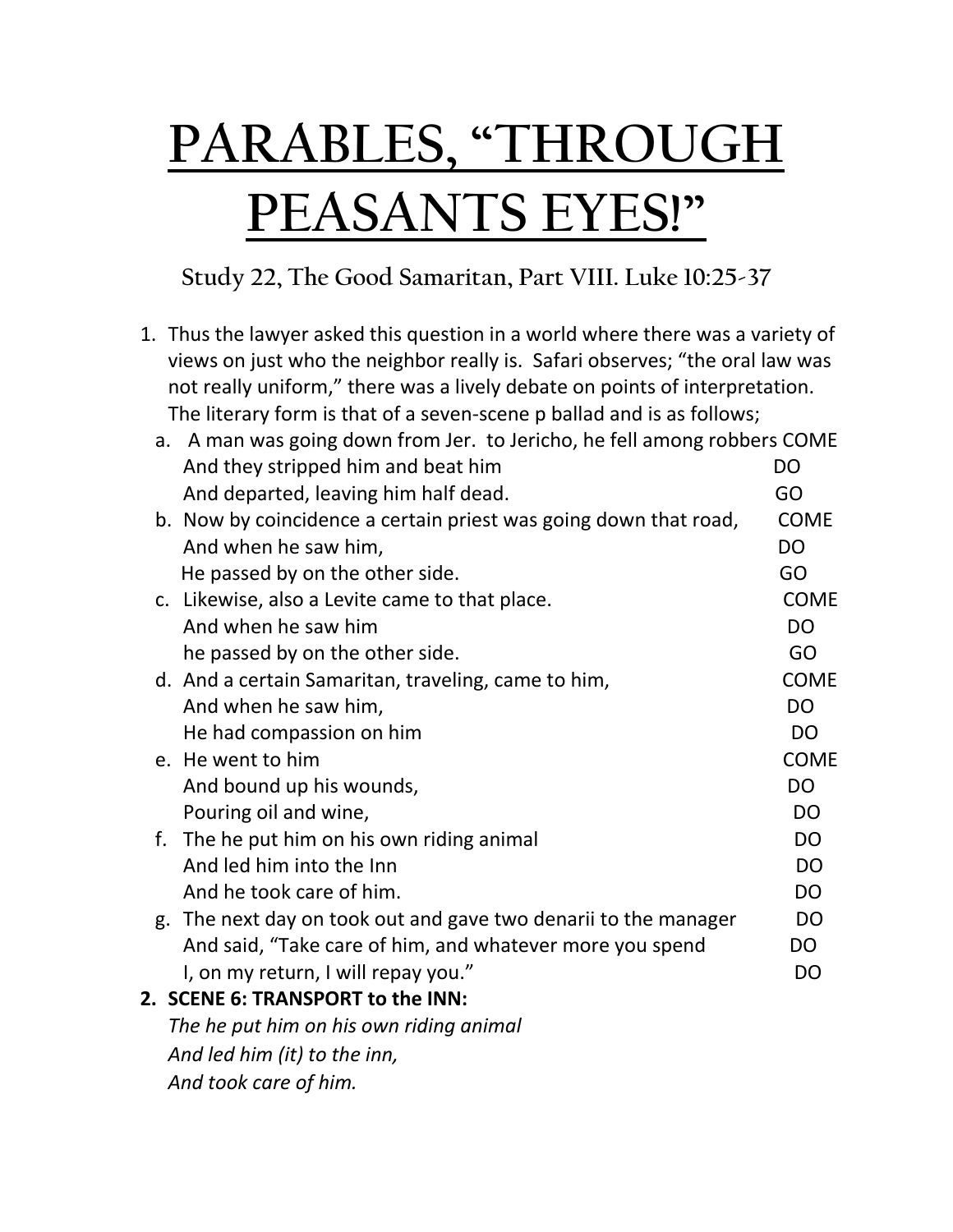- 3. Thomas thought that this subject was a "curious question" of ancient history. In the villages of upper Galilee he saw it as a continuous part of life. "But in the Jewish in the time of Moses, so here now the custom of blood vengeance is deeply rooted under the control of feudal lords of the land. They & their families are bound to it in the strictest commands. Even Moses clothed with the influence of the power of the 'law giver,' could not eradicate this dreadful custom, and was merely commissioned to mitigate its horrors by establishing cities of refuge. Here there are humane regulations detailed in Number 35 and Deut. 19…as the law of retaliation remains in its vigor is executed with energy by surrounding tribes around."
- 4. This was a problem for OT society and continued in force until the 1800s. Thomson shares that this retaliation is against any member of the attacker's extended family or his associates when bodily injury is sustained. The actual assailant is thought of if he is available, if not anyone related to him in the remotest way may suffer, Thomson explains; "It is one of the cruel features of 'lex talionis,' that if the real murdered can not be reached, the avengers have the right to kill any member of the family, then any relation no matter how remote, and finally any member of his confederation. Several members of my intimate acquaintances have been literally cut to pieces by the infuriated avengers of blood & in some instances poor victims had no possible implication with the clan involved.'"
- 5. We are dealing with an irrational response, not a reasoned action. We have no evidence of an inn at the middle of the desert. The natural assumption is that the man took him downhill to Jericho (Ibn al-Tayyib and Dalman and Ibn Al-Salibi). In any case the inn is at a community or in touch with one. The Samaritan, by allowing himself to be identified, runs a grave risk of having the family of the wounded man seek him out and take vengeance upon him, after all, "Who else is there?" The stranger who involved himself in an accident is considered if not partially, but totally responsible for the accident. After all why did he stop? Irrational minds seeking a focus for their retaliation do not make rational judgments, especially when the person involved is from a hated community.
- 6. Much of what we are arguing for required no special ME cultural attitude, but a common human response. An American equivalent would be Plains Indians in 1875, walking into Dodge City with a scalped cowboy on his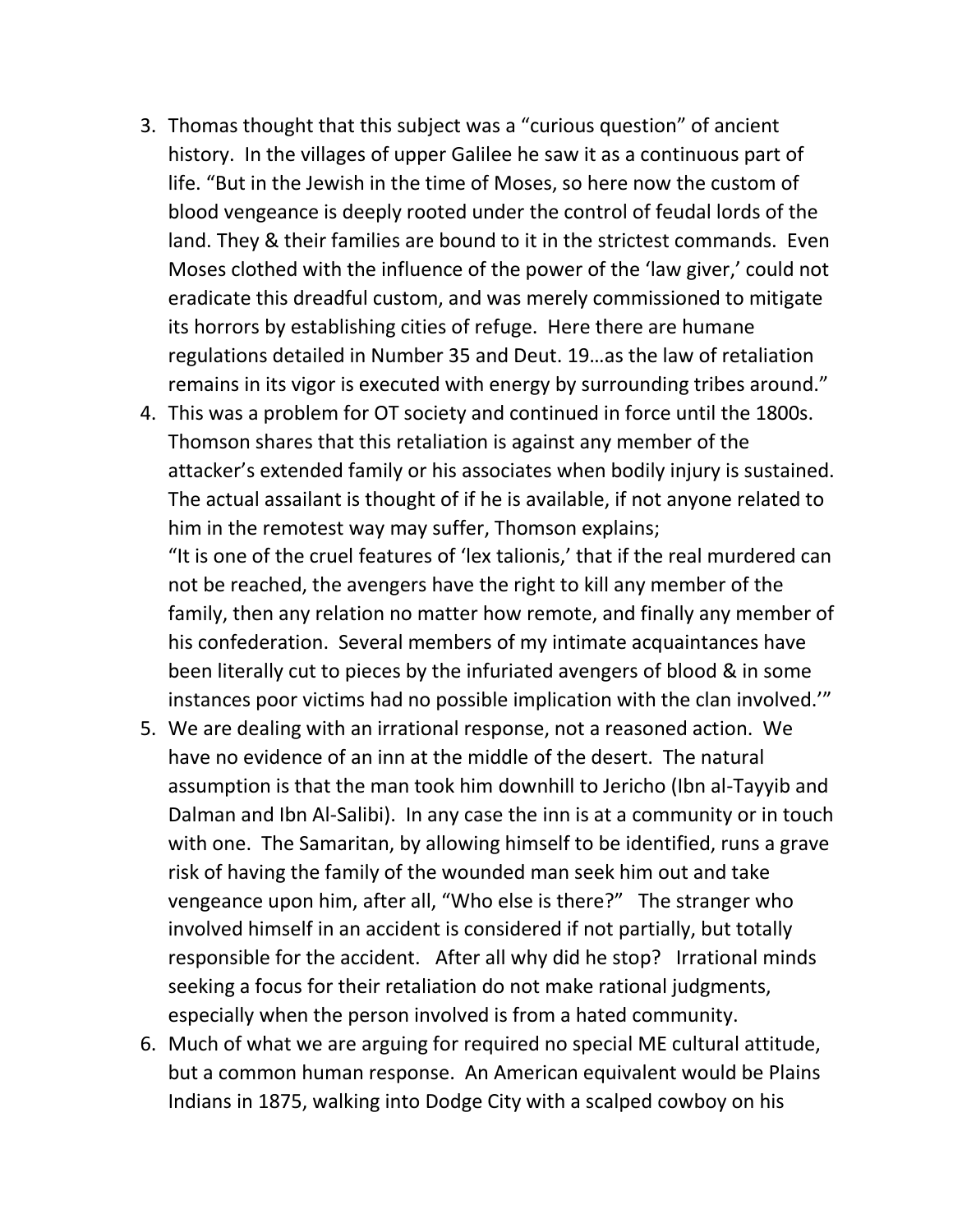horse, checking into a room at the local Saloon, and staying the night to take care of him. Any Indian so brave would be lucky to get out alive even if he had saved the cowboy's life. So with the Samaritan in the p, his act of kindness will make no difference. Caution would lead him to leave the wounded man at the door of the inn and disappear. The man may still be unconscious, in which case the Samaritan would be completely protected. Or the Samaritan could remain anonymous to the wounded man, but when he stays at the inn to take care of the man and promises to return anonymity is not possible.

7. The courage of the Samaritan is initially shown as he stops to help in the desert (as thieves are still in the area). But his real bravery is seen his final act of compassion at the inn. The point is not his courage, but the price he is willing to pay to complete his act of compassion. This price he continues to pay at the final scene.

## **8. SCENE 7: THE FINAL PAYMENT:**

*"The next day on took out and gave two denarii to the manager DO And said, "Take care of him, and whatever more you spend DO I*, on my return, I will repay you." DO

9. So the story has come full circle. The inversion of themes in this p ballad makes clear the reason for this final scene. The p could of ended with the wounded man brought to safety. But now having made up for the failures of first of the Levite, then of the priest, he now compensates for the thieves. Specifically, the Samaritan's reversal of the actions of the robbers can be seen as follows;

| The Robbers     | The Samaritan            |
|-----------------|--------------------------|
| Rob him         | Pay for him              |
| Leave him dying | Leaves him taken care of |
| Abandon him     | Promises to return.      |

10.The comparison reveals the magnificent construction of the p. The natural place to take the wounded man would be to his or a friend's home. The p is constructed to make the last scene possible. Obviously, the Samaritan could not pay his family or friends, and there would be no point in his returning had the drama ended in the wounded man's village, and there would be no point in his returning if the drama ended in the man's village. These final actions are just not filler. They are true to  $1<sup>st</sup>$  century life, the